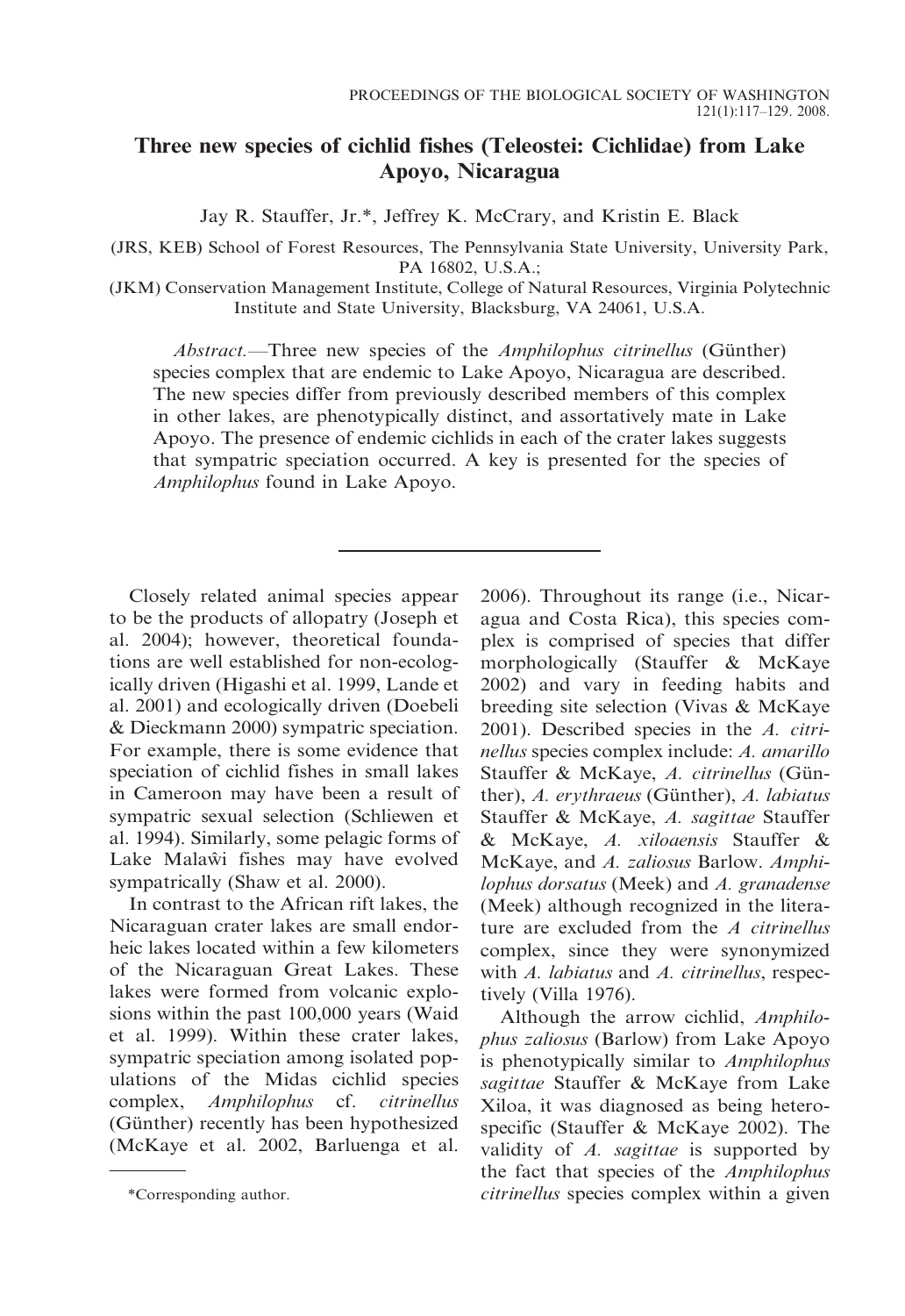lake are more closely related, based on molecular genetic analysis, to each other than to similarly shaped forms in different lakes (McKaye et al. 2002). The purpose of this manuscript is to describe three additional species of the A. citrinellus species complex endemic to Lake Apoyo.

### Site Description

Lake Apoyo lies on the ''Ring of Fire'' in southwestern Nicaragua. It occupies the crater formed by the most powerful volcanic explosion in the modern geological epoch in the region (Waid et al. 1999), which resulted in a 6-km wide crater extending to more than 130 m below sea level. The volcano that formed Lake Apoyo is approximately 23,000 years old, with the lake probably having a similar age (Sussman 1982). The lake, which is located 4 km west of Lake Nicaragua, is more than 200 m deep and greater than 4 km in diameter. There is no open-water connection of this lake to any other water body. Fishes may have entered this lake via climatic events, piscivorous birds, and/or humans. The water is warm (27–29 $^{\circ}$ C), slightly saline  $(Na^* = 640 \text{ mg/l})$ , and oligotrophic (Secchi depth  $> 3$  m). It is inhabited by a depauperate native fish fauna, including one atherinid, one poeciliid, the cichlids Parachromis managuensis (Günther) and A. zaliosus, and at least three undescribed members of the A. citrinellus complex.

In 1991, several individuals of Gobiomorus dormitor Lacépède from Lake Masaya were transplanted by a local fisherman. The population of these fishes expanded exponentially in the six years following the introduction (Tate et al. 2001). Additionally, approximately 10 years ago the Nile Tilapia, Oreochromis niloticus (Linnaeus) escaped from cage culture operations, and successfully established a breeding population (McCrary et al. 2001).

### Materials and Methods

A total of 18–20 adults of each putative species and A. zaliosus was collected by SCUBA divers using either monofilament barrier nets or harpoons. Fishes were anesthetized, pinned, preserved in 10% formalin, and permanently preserved in 70% ethanol. Counts and measurements followed Barel et al. (1977) and Stauffer (1991, 1994), except that head depth was measured from the hyoid symphysis to the top of the head (jaws not extended) at a  $90^\circ$  angle to the horizontal body axis. Following abbreviations are used in the tables:

- ADAA anterior insertion of dorsal fin to anterior insertion of anal fin;
- ADPA anterior insertion of dorsal fin to posterior insertion of anal fin;
- PDAA posterior insertion of dorsal fin to anterior insertion of anal fin;
- PDPA posterior insertion of dorsal fin to posterior insertion of anal fin;
- PDVC posterior insertion of dorsal fin to ventral portion of caudal fin;
- PADC posterior insertion of anal fin to dorsal portion of caudal fin;
- ADP2 anterior insertion of dorsal fin to insertion of pelvic fin;
- PDP2 posterior insertion of dorsal fin to insertion of pelvic fin.

Institutional abbreviations follow Leviton et al. (1985).

Morphometric data were analyzed using sheared principal component analysis (SPCA), which factors the covariance matrix and restricts size variation to the first principal component (Humphries et al. 1981, Bookstein et al. 1985). Meristic data were analyzed using principal component analysis (PCA) in which the correlation matrix was factored. Comparisons among species were illustrated by plotting the sheared second principal component of the morphometric data against the first principal component of the meristic data.

Genetic evidence shows that the fishes of Lake Apoyo are heterospecific with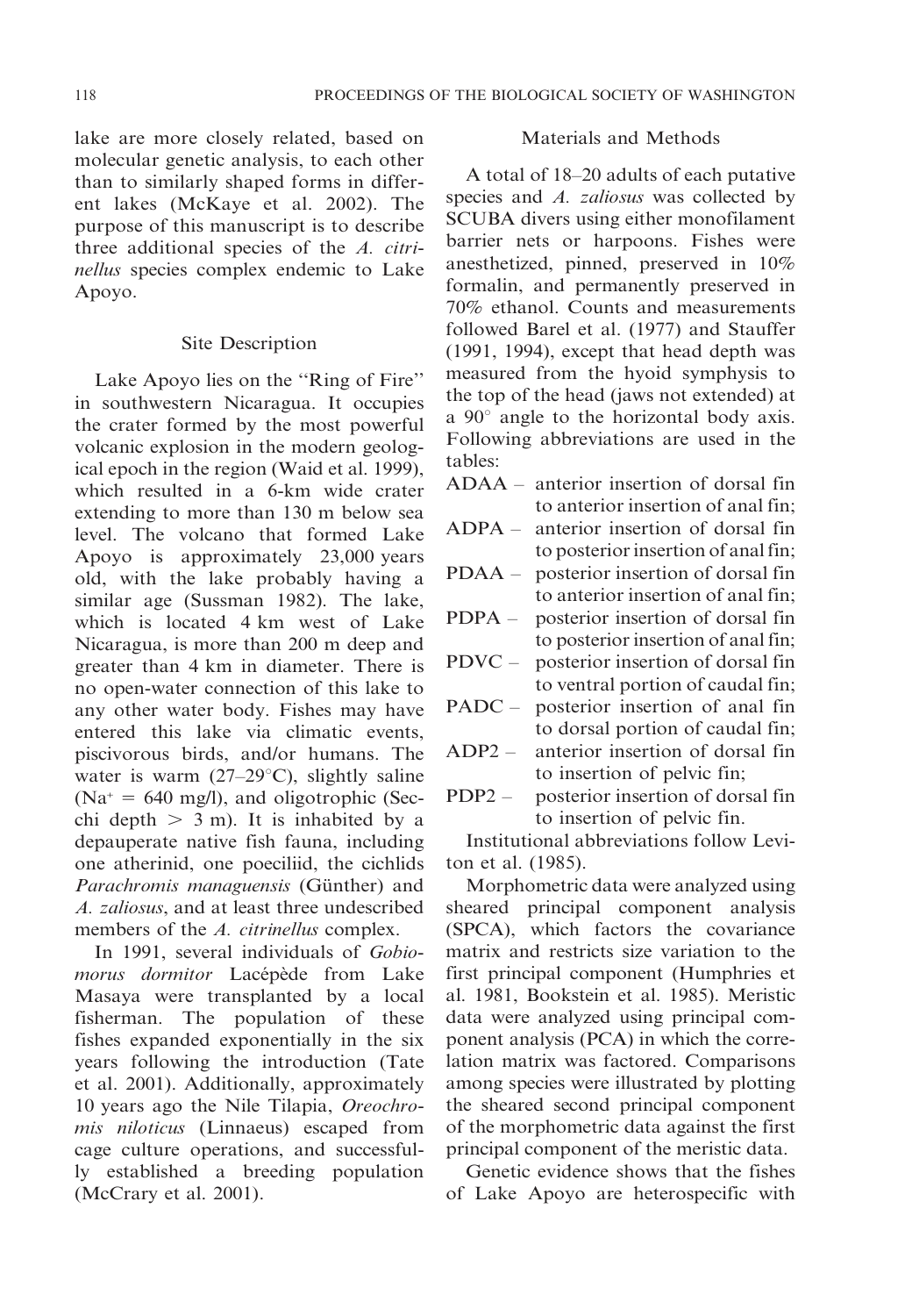

Fig. 1. Amphilophus chancho, PSU 4404.1, adult male, 207 mm SL, 10 November, 2002, Granada Bajadero, Lake Apoyo, Nicaragua, 11°55.41'N, 86°0.72'W.

members of the A. citrinellus species complex that inhabit the other crater lakes of Nicaragua (McKaye et al. 2002, Barluenga et al. 2006). Specifically, McKaye et al. (2002) concluded that similar morphologies between taxa of different lakes are due to convergence. Therefore, data of the new species were compared to only those species of Amphilophus indigenous to Lake Apoyo.

#### Results

## Amphilophus chancho, new species Fig. 1, Table 1

Holotype.—PSU 4500.1, adult male, 207 mm SL, 10 Nov., 2002, Granada Bajadero, Lake Apoyo, Nicaragua,  $11^{\circ}$ 55.41'N, 86 $^{\circ}$ 0.72'W.

Paratypes.—All paratypes were collected from Lake Apoyo, Nicaragua. PSU 4500, 1, 213.8 mm SL, 10 Nov., 2002, Granada Bajadero,  $11^{\circ}55.41'N$ , 86°0.72′W; PSU 4501, 1, 166.3 mm SL, 20 Dec., 2002, Casa Rosal, 11°55.74'N, 86°3.18′W ; PSU 4502, 1, 157 mm SL, 21 Dec., 2002, Casa Rosal,  $11^{\circ}55.74^{\prime}N$ , 86°3.18′W; PSU 4503, 1, 242.4 mm SL, 6 Dec., 2003 Fte Ranchos, 11°55.90'N, 86°3.18′W; AMNH 240556, 4, 177– 186.6 mm SL, 6 Dec., 2003, Granada Bajadero,  $11^{\circ}55.41'N$ ,  $86^{\circ}0.72'W$ ; PSU 4504 1, 201.9 mm SL, 7 Dec., 2003, Fte Ranchos, 11°55.90'N, 86°3.18'W; PSU 4505, 1, 173 mm SL, 8 Dec., 2003, Fte Ranchos, 11°55.90'N, 86°3.18'W; PSU 4506, 1, 230 mm SL, 9 Dec., 2003, Fte Ranchos, 11°55.90'N, 86°3.18'W; PSU 4507, 1, 189.4 mm SL, 10 Dec., 2003, Fte Ranchos, 11°55.90'N, 86°3.18'W; PSU 4508, 1, 175.2 mm SL, 11 Dec., 2003, Fte Ranchos, 11°55.90'N, 86°3.18'W; PSU 4509, 1, 165.4 mm SL, 12 Dec., 2003, Fte Ranchos, 11°55.90'N, 86°3.18'W; PSU 4510, 1, 168 mm SL, 13 Dec., 2003, Fte Ranchos, 11°55.90'N, 86°3.18'W; PSU 4511, 1, 147.7 mm SL, 14 Dec., 2003, Fte Ranchos, 11°55.90'N, 86°3.18'W; PSU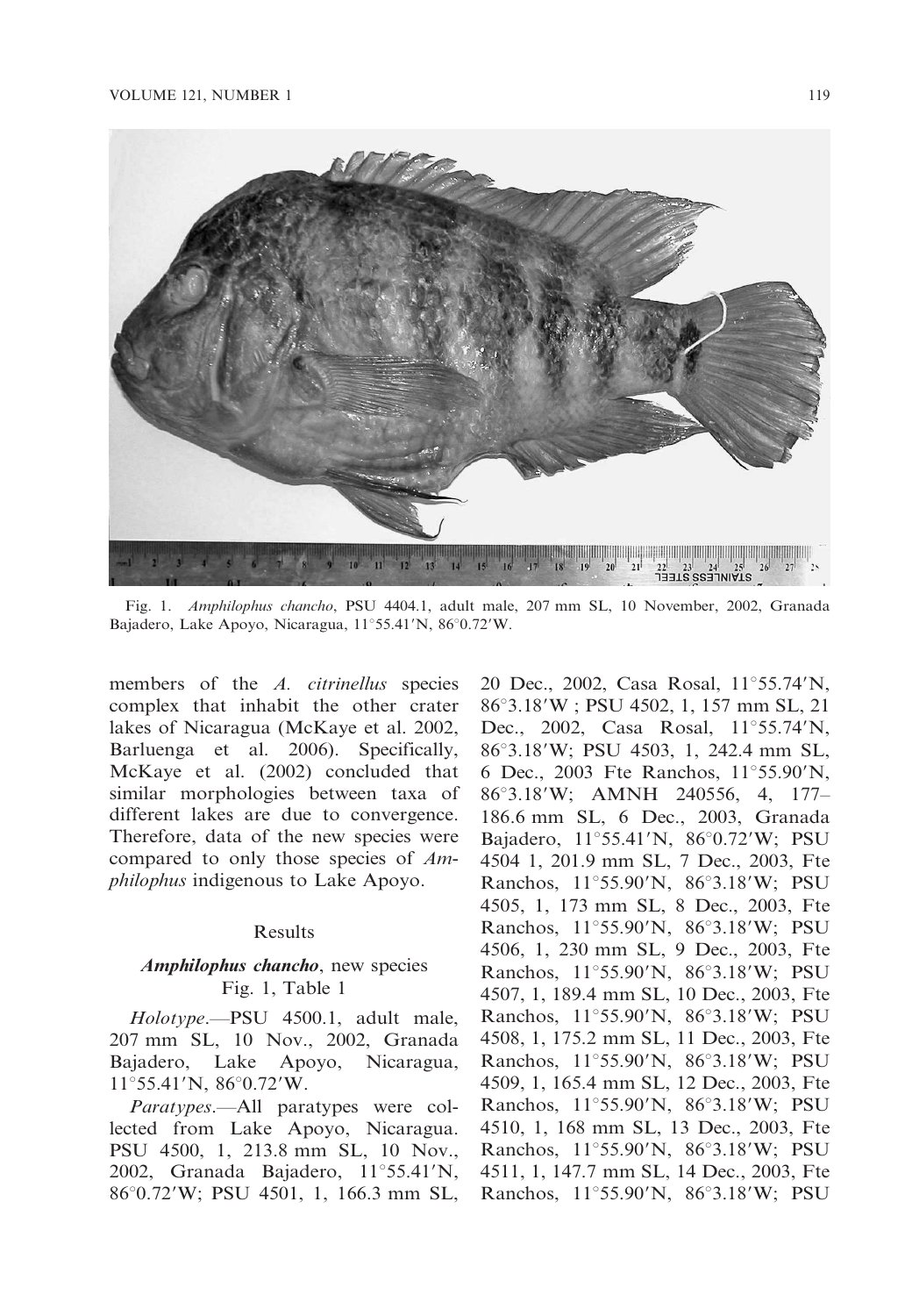Table 1.—Morphometric and meristic values of Amphilophus chancho collected from Lake Apoyo, Nicaragua. Means, standard deviation, and range include holotype ( $n = 20$ ). See Materials and Methods for explanation of abbreviations. Holotype PSU Catalog number: 4404.1. Paratype PSU Catalog numbers:

4404, 4407, 4410, 4419, 4420, 4421, 4422, 4423, 4424, 4433.

| Variable                          | Holotype     | $\overline{X}$ | <b>SD</b>      | Range           |
|-----------------------------------|--------------|----------------|----------------|-----------------|
| Standard length, mm               | 207          | 178.6          | 33.7           | $107.6 - 242.4$ |
| Head length, mm                   | 77           | 65.4           | 12.5           | 39.4-90.3       |
| <b>Percent standard length</b>    |              |                |                |                 |
| Head length                       | 37.2         | 36.7           | 0.9            | $34.6 - 38.2$   |
| Snout to dorsal-fin origin        | 46.5         | 44.1           | 1.6            | 41.6-47.5       |
| Snout to pelvic-fin origin        | 44.4         | 44.2           | 2.1            | $41.1 - 49.1$   |
| Dorsal-fin base length            | 58.3         | 57.7           | 1.4            | 54.9-60.7       |
| <b>ADAA</b>                       | 58.1         | 54.4           | 2.6            | $50.7 - 58.4$   |
| <b>ADPA</b>                       | 64.6         | 63.9           | 1.6            | $61.1 - 67.5$   |
| <b>PDAA</b>                       | 35.4         | 35.9           | 1.3            | 33.8-39.2       |
| <b>PDPA</b>                       | 18.3         | 17.1           | 1.1            | $15.1 - 19.3$   |
| <b>PADC</b>                       | 21.4         | 19.9           | 1.1            | $17.4 - 21.4$   |
| <b>PDVC</b>                       | 18.6         | 18.5           | $\mathbf{1}$   | $16.5 - 20.1$   |
| PDP <sub>2</sub>                  | 61.6         | 59.8           | 2.1            | $55.3 - 63.4$   |
| ADP <sub>2</sub>                  | 52.3         | 47.9           | 26             | $42.9 - 52.4$   |
| Caudal peduncle length            | 14.6         | 12.7           | 1.2            | $10.2 - 15.3$   |
| Least caudal peduncle depth       | 15           | 14.2           | 0.8            | $12.3 - 15.2$   |
| Percent head length               |              |                |                |                 |
| Snout length                      | 46           | 43.9           | $\overline{3}$ | $37.7 - 49.1$   |
| Postorbital head length           | 41.7         | 40.5           | 1.8            | $37.2 - 43.8$   |
| Horizontal eye diameter           | 24.1         | 24.1           | 2.1            | $20.4 - 27.9$   |
| Vertical eye diameter             | 23.4         | 23.5           | 2.1            | $19.9 - 28.4$   |
| Head depth                        | 121.4        | 103.8          | 7.7            | 93.6-121.4      |
| Preorbital depth                  | 26.7         | 26             | $\overline{2}$ | $21.4 - 30.6$   |
| Cheek depth                       | 35.6         | 31.9           | $\overline{4}$ | $22.4 - 37.7$   |
| Lower jaw length                  | 40.6         | 40.1           | 1.8            | $37.2 - 44.5$   |
| <b>Counts</b>                     |              | <b>Mode</b>    | Frequency      | Range           |
| Dorsal-fin spines                 | 17           | 16             | 60             | $16 - 17$       |
| Dorsal-fin rays                   | 10           | 12             | 45             | $10 - 12$       |
| Anal-fin spines                   | 6            | 7              | 70             | $6 - 8$         |
| Anal-fin rays                     | 8            | 8              | 55             | $8 - 10$        |
| Pelvic-fin rays                   | 5            | 5              | 100            |                 |
| Pectoral-fin rays                 | 17           | 16             | 50             | $15 - 17$       |
| Lateral-line scales               | 29           | 30             | 55             | $28 - 31$       |
| Pored scales post. lat line       | $\mathbf{1}$ | $\mathbf{1}$   | 55             | $0 - 2$         |
| Scale rows cheek                  | 6            | $\overline{4}$ | 45             | $4 - 6$         |
| Gill rakers first ceratobranchial | 8            | 8              | 45             | $7 - 11$        |
| Gill rakers first epibranchial    | 3            | 3              | 70             | $2 - 4$         |

4512; 1, 107.6 mm SL 15 Dec., 2003, Fte Ranchos, 11°55.90'N, 86°3.18'W; PSU 4513, 1, 107.6 mm SL, 16 Dec., 2003, Fte Ranchos,  $11^{\circ}55.90'$ N,  $86^{\circ}3.18'$ W; PSU 4514, 1, 192.8 mm SL, 5 Dec., 2003, Granada Bajadero, 11°55.41'N,  $86^{\circ}0.72^{\prime}$ W.

Diagnosis.—Amphilophus chancho has a longer head length, as expressed as percent SL (34.6–38.2% SL) than A. zaliosus (32.5–34.0% SL). Head color of breeding A. chancho is green-yellow while breeding A. astorquii have black heads; furthermore A. chancho possesses a gray interorbital bar, which is absent in A. astorquii. The distance between the snout and the origin of the dorsal fin on average is significantly shorter in A. flaveolus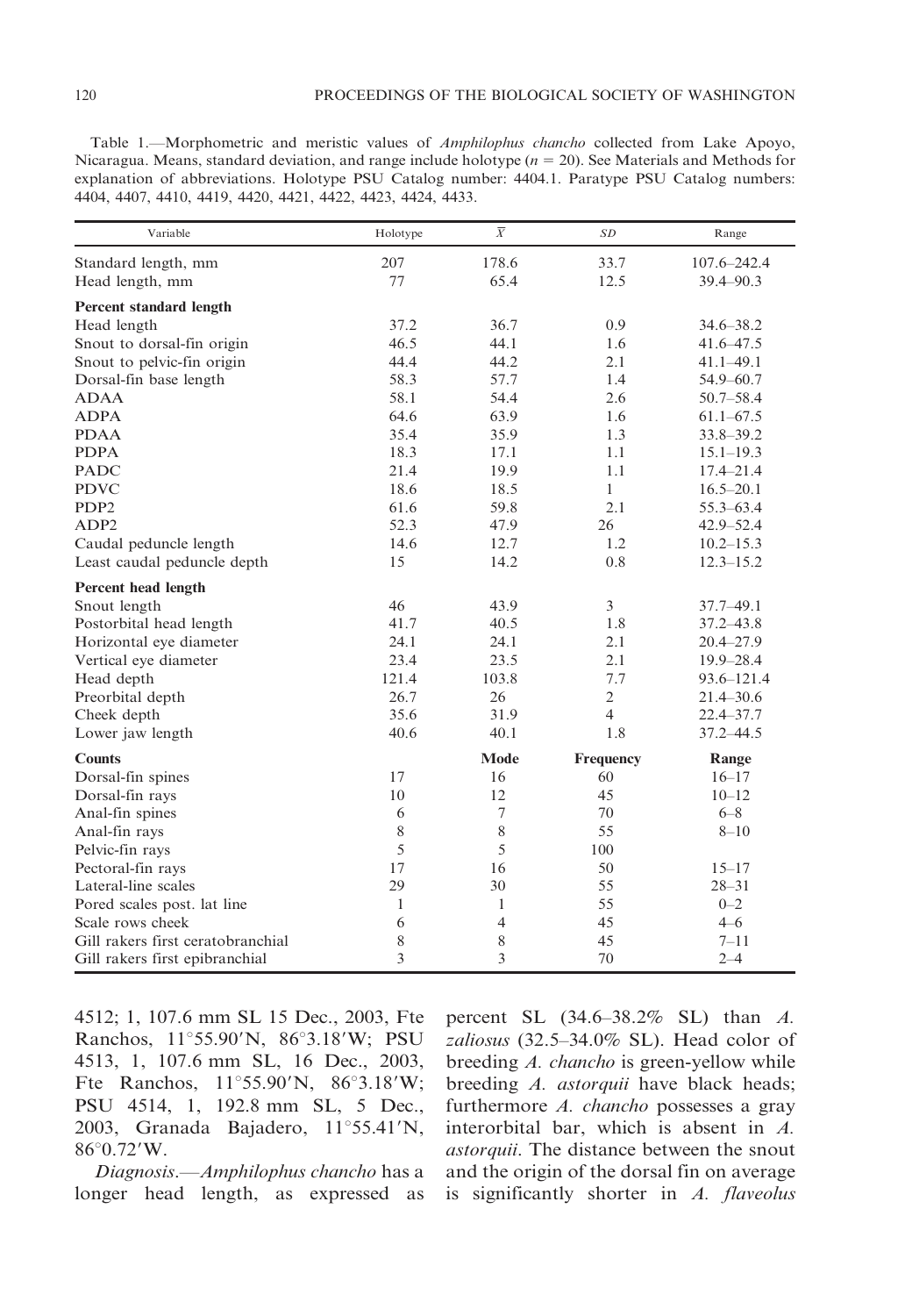(38.9–42.8% SL) than in A. chancho  $(41.6 - 47.5\%$  SL).

Description.—Jaws isognathus (Fig. 1); teeth on jaws in 4–6 rows; 8–19 teeth in outer row of left lower jaw. Scale rows on cheek 6 in holotype, 4–6 in paratypes; scales along lateral side ctenoid; holotype with 29 lateral-line scales, paratypes with 28–31; pored scales posterior to hypural plate 0–2. Gill rakers on first ceratobranchial 7–11, with 2–4 on first epibranchial. Head deep (93.6–121.4% HL); head length 34.6–38.2% SL. Eye small; horizontal eye diameter 20.4–27.9% HL; vertical eye diameter 19.9–28.4%HL. Mouth small (lower jaw length 37.2– 44.5% HL) and not extending to anterior edge of the orbit. Body deep [ADP2 (42.9–52.4% SL)]. Principal morphometric ratios and meristics in Table 1.

Live males and females with similar color. Breeding individuals with green ground color dorsally, light gray laterally, with five faint, dark, vertical bars. Pectoral fin with light yellow highlights. Distinct caudal spot. Head yellow/green; gray/green interorbital, cheek, dorsal portion of opercle, preopercle, and preorbital. Bright lemon yellow on ventral opercle and throat; opercle with one dark vertical bar. Non-breeding individuals with light vertical bars over bright lemon/yellow ground color; with dark spots on dorsal portion. White patches on belly. Dark caudal spot. Iris lemon/yellow with dark vertical eye bar. White patches on lower mandible.

Preserved specimens with gray interorbital; gular light brown. Dorsal one-third of lateral side dark gray, fading to light brown ventrally; six or seven black lateral spots with extensions of these spots forming gray lateral bands. Breast and belly light brown.

Etymology.—Specific epithet is a noun in apposition, from the Spanish chancho, meaning pig, which refers to the local common name for this taxon.

## Amphilophus flaveolus, new species Fig. 2, Table 2

Holotype.—PSU 4515.1, adult male, 126.9 mm SL, 10 Dec., 2003, Otro Lado, Lake Apoyo, Nicaragua  $11^{\circ}54.22^{\prime}N$ , 86°1.72'W.

Paratypes.—All paratypes were collected from Lake Apoyo, Nicaragua. PSU 4517, 8, 112.7–136.4 mm SL, 28 Nov., 2003, Otro Lado, 11°54.22′N, 86°1.72′W; PSU 4515, 2, 92.2–130.3 mm SL, 10 Dec., 2003, Otro Lado,  $11^{\circ}54.22'N$ ,  $86^{\circ}1.72'W$ ; AMNH 240555, 6, 112.7–129.7 mm SL, Granada Bajadero,  $11^{\circ}55.41'$ N,  $86^{\circ}0.72'$ W.

Diagnosis.—Amphilopus flaveolus on average has a greater PDPA (15.2– 16.9% SL) and ADP2 (41.5–46.1% SL) than A. zaliosus (PDPA =  $13.7-15.5\%$  $SL$ ; ADP2 = 36.8–41.5% SL). The distance between the snout and the origin of the dorsal fin on average is significantly shorter in A. flaveolus (38.9–42.8% SL) than in A. chancho  $(41.6-47.5\%$  SL. The caudal peduncle and head of A. flaveolus is yellow or green (see Figs. 17, 18 in McKaye et al. 2002), while the head of A. astorquii is black.

Description.—Jaws isognathous (Fig. 2); teeth on jaws in 4–7 rows; 11–21 teeth in outer row of left lower jaw. Scale rows on cheek 5 in holotype, 3–5 in paratypes; scales along lateral side ctenoid; holotype with 30 lateral-line scales, paratypes with 29–32; pored scales posterior to hypural plate 0–2. Gill rakers on first ceratobranchial 7–11, with 2–4 on first epibranchial. Head deep (83.2–111.8% HL); head length 32.7–37.8% SL. Eye large; horizontal eye diameter 24.7–30.1% SL; vertical eye diameter 24.9–31.6% SL. Mouth small (lower jaw length 37.6– 44.6% HL) and not extending to anterior edge of the orbit. Principal morphometric ratios and meristics in Table 2.

Males and females with similar color. Breeding individuals with six or seven vertical bars over green/yellow ground color; green/yellow dorsally to yellow ventrally; yellow/white belly and breast.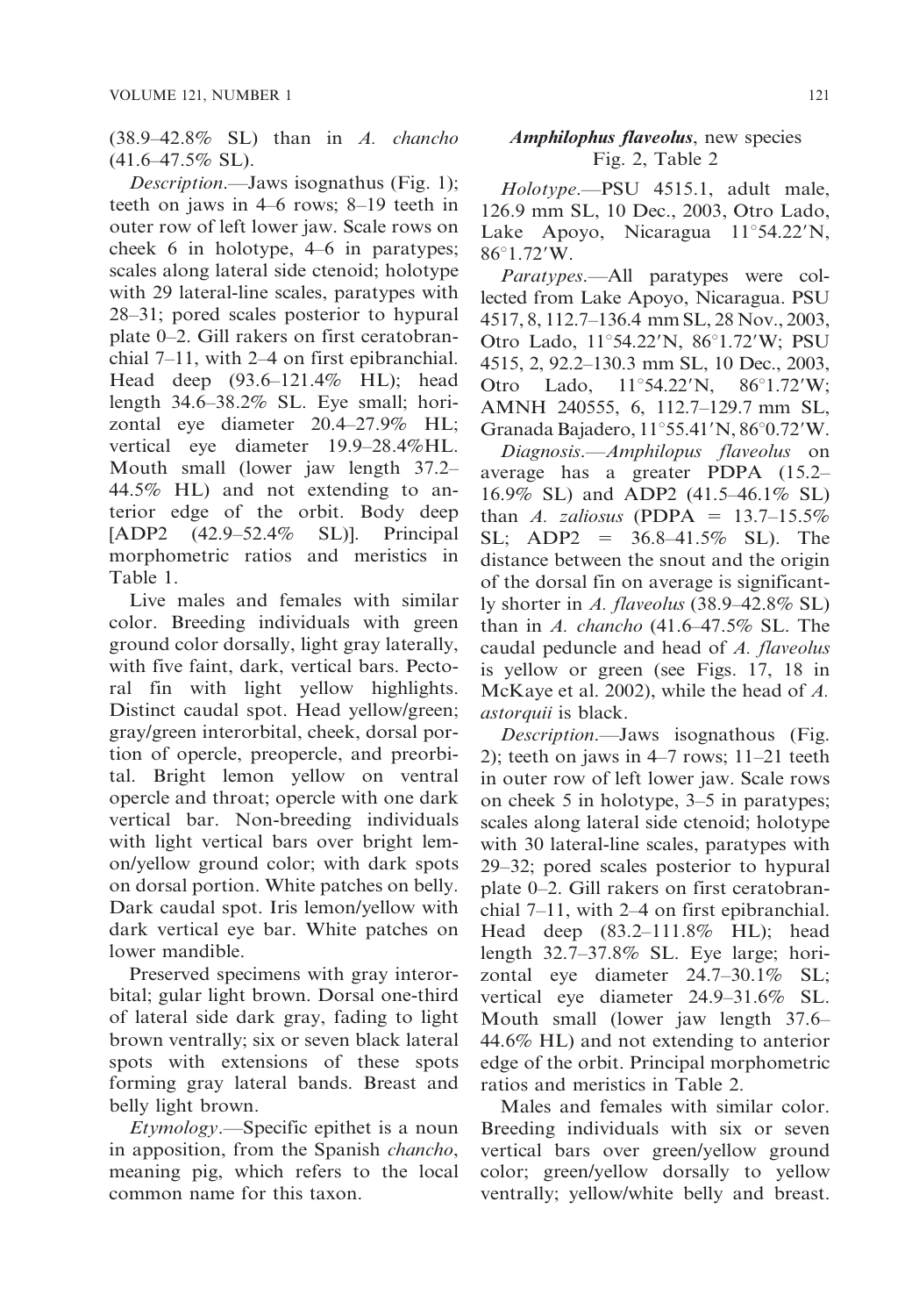

Fig. 2. Amphilophus flaveolus, PSU 4425.1, adult male, 126.9 mm SL, 10 December, 2003, Otro Lado, Lake Apoyo, Nicaragua 11°54.22'N, 86°1.72'W.

Iris dark gold. Caudal spot prominent and does not extend onto caudal fin. Fins gray with green highlights.

Preserved specimens with black/dark gray interorbital; gular gray. Lateral side dark light brown; six or seven black/gray bars; posterior four bars with dark middle areas that appears as a spot in some bars. Prominent black caudal spot. Breast and belly light brown.

Etymology.—Specific epithet is an adjective from the Latin word meaning yellowish, referring to the yellow-base color throughout.

### Amphilophus astorquii, new species Fig. 3, Table 3

Holotype.—PSU 4518.1, adult male, 107.7 mm SL, 10 Nov., 2002, Casa Rosal, Lake Apoyo, Nicaragua  $11^{\circ}55.74^{\prime}N$ ,  $86^{\circ}3.18^{\prime}W$ .

Paratypes.—All paratypes were collected from Lake Apoyo, Nicaragua. PSU 4519, 4, 107.1–114.8 mm SL, 10 Nov., 2002, Casa Rosal 11°55.74'N, 86°3.18'W;

AMNH 240557, 4, 101.6–118.3 mm SL, 10 Nov., 2002, Casa Rosal  $11^{\circ}55.74^{\prime}N$ , 86°3.18′W; PSU 4520, 1, 108.4 mm SL, 20 Dec., 2002, Bajadero Granada, 11°55.41'N, 86°0.72'W; PSU 4521, 1, 138.8 mm SL, 20 Dec., 2002, Lado Este OL,  $11^{\circ}54.54^{\prime}$ N,  $86^{\circ}0.50^{\prime}$ W; PSU 4523, 1, 118.6 mm SL, 21 Dec., 2002, Bajadero Granada, 11°55.41'N, 86°0.72'W; PSU 4521, 1, 119.6 mm SL, 21 Dec., 2002, Lado Este OL,  $11^{\circ}54.54^{\prime}N$ ,  $86^{\circ}0.50^{\prime}W$ ; PSU 4525, 1, 109.7 mm SL; 22 Dec., 2002, Casa Rosal,  $11^{\circ}55.74^{\prime}N$ , 86°3.18′W; PSU 4526, 1, 154.6 mm SL, 22 Dec., 2002, Lado Este OL, 11°54.54'N, 86°0.50′W; PSU 4527, 1, 85.5 mm SL, 24 December, 2002, Casa Rosal,  $11^{\circ}55.74^{\prime}N$ , 86°3.18′W; PSU 4528, 1, 129.7 mm SL, 24 Dec., 2002, Lado Este OL, 11°54.54'N, 86°0.50'W; PSU 4529, 1, 137.7 mm SL, 25 December, 2002, Lado Este OL,  $11^{\circ}$ 54.54'N, 86 $^{\circ}$ 0.50'W.

Diagnosis.—The caudal peduncle and head of A. *astorquii* are completely black in breeding adults, while the head and caudal peduncle of A. chancho and A.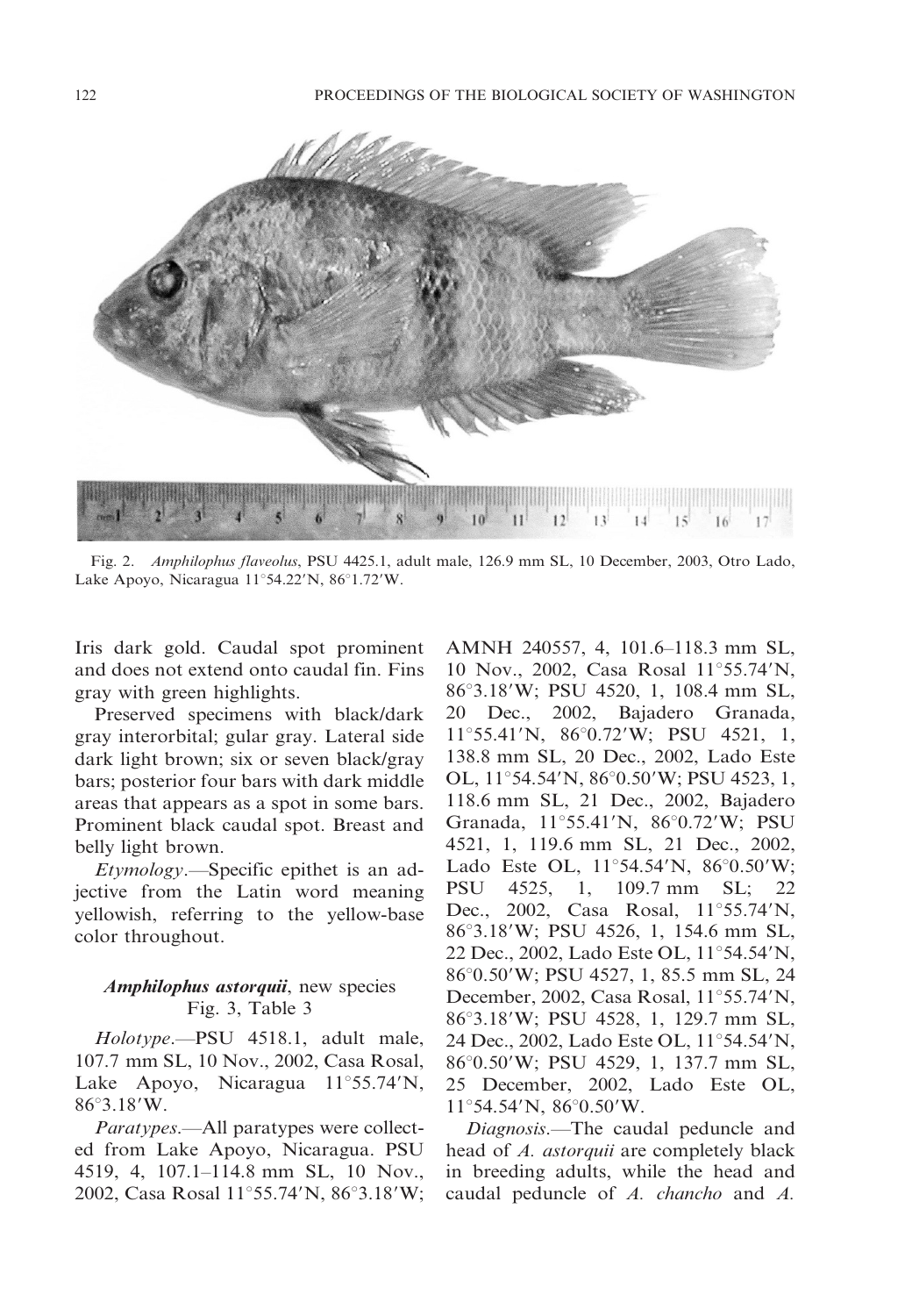Table 2.—Morphometric and meristic values of Amphilophus flaveolus collected from Lake Apoyo, Nicaragua. Means, standard deviation, and range include holotype ( $n = 18$ ). See Materials and Methods for explanation of abbreviations. Holotype PSU Catalog number: 4425.1, Paratypes PSU Catalog numbers: 4418, 4425, 4434.

| Variable                          | Holotype       | $\overline{X}$ | SD        | Range          |
|-----------------------------------|----------------|----------------|-----------|----------------|
| Standard length, mm               | 126.9          | 123.1          | 10.8      | $92.2 - 136.4$ |
| Head length, mm                   | 45             | 43.9           | 4.06      | $33.0 - 50.6$  |
| <b>Percent standard length</b>    |                |                |           |                |
| Head length                       | 35.5           | 35.6           | 1.3       | $32.7 - 37.8$  |
| Snout to dorsal-fin origin        | 42.3           | 41.3           | 1.2       | 38.9 - 42.8    |
| Snout to pelvic-fin origin        | 42.4           | 43.1           | 2.1       | 39.5-47.5      |
| Dorsal-fin base length            | 59.7           | 59.5           | 1.4       | $56.9 - 61.7$  |
| <b>ADAA</b>                       | 51.2           | 51.2           | 1.1       | $48.3 - 53.4$  |
| <b>ADPA</b>                       | 65             | 64.5           | 1.2       | $62.6 - 66.8$  |
| <b>PDAA</b>                       | 37.5           | 37.3           | 1.3       | $34.7 - 39.2$  |
| <b>PDPA</b>                       | 16.2           | 16.1           | 0.5       | $15.2 - 16.9$  |
| <b>PADC</b>                       | 20.2           | 19.6           | 0.7       | $18.5 - 20.9$  |
| <b>PDVC</b>                       | 19             | 18.2           | 0.8       | $17.2 - 19.6$  |
| PDP <sub>2</sub>                  | 56.6           | 58.3           | 1.7       | $54.1 - 61.0$  |
| ADP <sub>2</sub>                  | 43.5           | 44.1           | 1.2       | $41.5 - 46.1$  |
| Caudal peduncle length            | 11.4           | 12.5           | 0.8       | $11.1 - 13.8$  |
| Least caudal peduncle length      | 14.1           | 13.6           | 0.5       | $12.8 - 14.6$  |
| Percent head length               |                |                |           |                |
| Snout length                      | 41.8           | 39.8           | 1.6       | $37.2 - 42.5$  |
| Postorbital head length           | 37.3           | 38.1           | 1.1       | $36.2 - 41.1$  |
| Horizontal eye diameter           | 25.2           | 27.5           | 15.7      | $24.7 - 30.1$  |
| Vertical eye diameter             | 25             | 27.4           | 2.1       | $24.9 - 31.6$  |
| Head depth                        | 96.7           | 94.9           | 6.1       | $83.2 - 111.8$ |
| Preorbital depth                  | 23.3           | 23.8           | 1.5       | $21.3 - 27.1$  |
| Cheek depth                       | 24.9           | 26             | 2.1       | $21.1 - 29.6$  |
| Lower jaw length                  | 40.4           | 40.7           | 1.6       | 37.6 - 44.6    |
| <b>Counts</b>                     |                | Mode           | Frequency | Range          |
| Dorsal-fin spines                 | 17             | 17             | 83.3      | $16 - 17$      |
| Dorsal-fin rays                   | 11             | 11             | 72.2      | $11 - 12$      |
| Anal-fin spines                   | $\overline{7}$ | $\overline{7}$ | 72.2      | $6 - 7$        |
| Anal-fin rays                     | 9              | 9              | 77.8      | $8 - 9$        |
| Pelvic-fin rays                   | 5              | 5              | 100       |                |
| Pectoral-fin rays                 | 16             | 16             | 77.8      | $15 - 17$      |
| Lateral-line scales               | 30             | 30             | 72.2      | $29 - 32$      |
| Pored scales post. lat line       | $\mathbf{1}$   | $\mathbf{1}$   | 83.3      | $0 - 2$        |
| Scale rows cheek                  | 5              | 4              | 61.1      | $3 - 5$        |
| Gill rakers first ceratobranchial | 10             | 8              | 55.6      | $7 - 11$       |
| Gill rakers first epibranchial    | 3              | 3              | 83.3      | $2 - 4$        |

flaveolus are yellow or green (see Figs. 14, 17, 18 in McKaye et al. 2002). Amphilophus astorquii differs from A. zaliosus by a larger snout to dorsal-fin origin (41.1– 47.9% SL vs. 37.3–40.1%SL).

Description.—Jaws isognathus (Fig. 3); teeth on jaws in 3–6 rows; 10–24 teeth in outer row of left lower jaw. Scale rows on cheek 6 in holotype, 4–6 in paratypes; scales along lateral side ctenoid; holotype with 29 lateral-line scales, paratypes with 26–31; pored scales posterior to hypural plate 0–2. Gill rakers on first ceratobranchial 7–11, with 2–3 on first epibranchial. Head deep (88.2– 104.8% HL); head length 34.6–39.5% SL. Eye large; horizontal eye diameter 25.0–31.0% HL; vertical eye diameter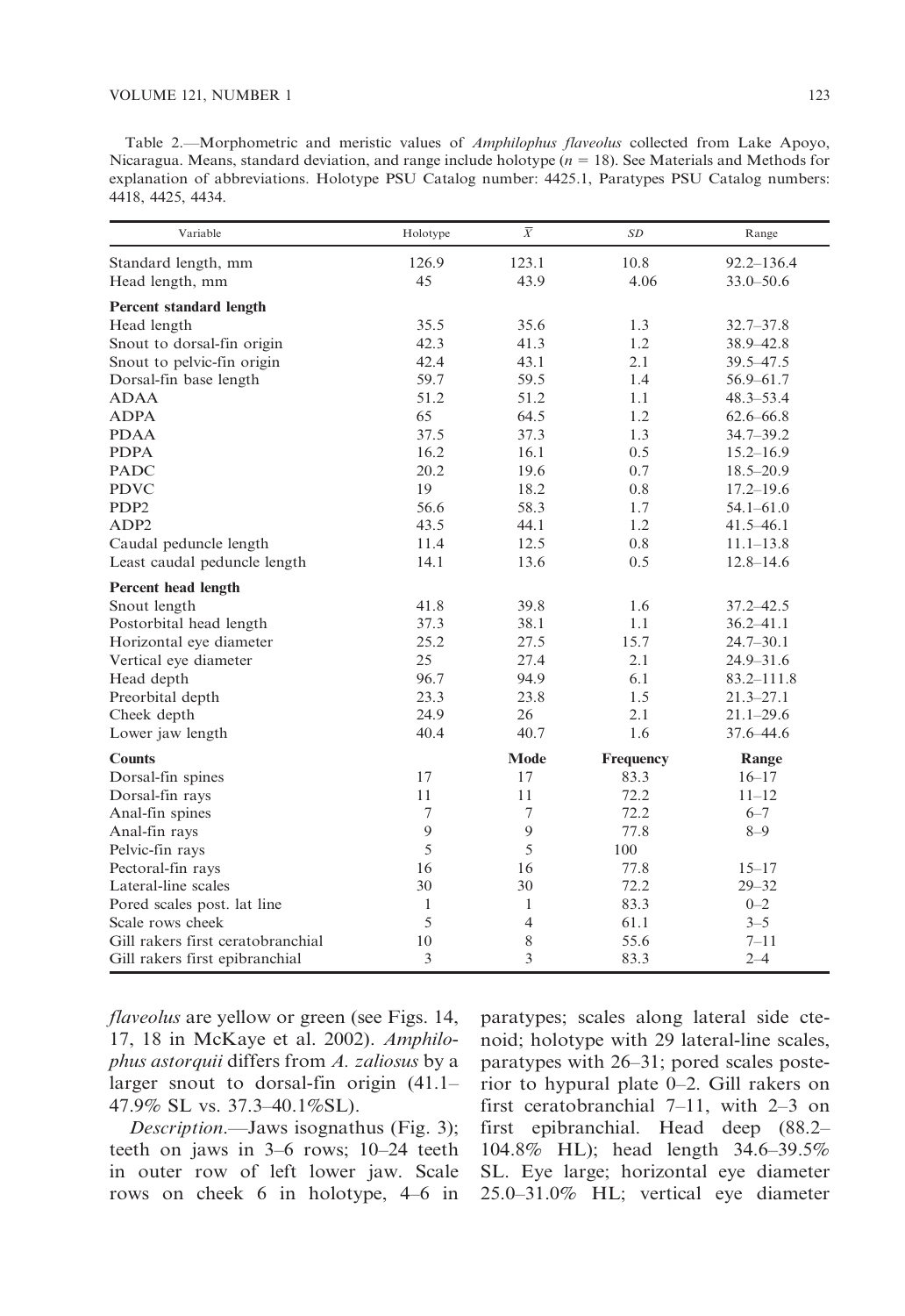

Fig. 3. Amphilophus astorquii, PSU 4414.1, adult male, 107.7 mm SL, 10 November, 2002, Casa Rosal, Lake Apoyo, Nicaragua  $11^{\circ}55.74^{\prime}N$ ,  $86^{\circ}3.18^{\prime}W$ .

22.6–30.9% HL. Mouth small (lower jaw length 26.1–41.2% HL) and not extending to anterior edge of the orbit. Principal morphometric ratios and meristics in Table 3.

Males and females with similar color. Breeding individuals with dark greenish/ black background, and five dark vertical bars under dorsal fin, plus one anterior to dorsal fin and one on caudal peducle. Fins gray with dark bars on dorsal fins. Iris gold with dark vertical eye-bar. Nonbreeding individuals with light green/gray ground color and dorsal spot, caudal spot, and three or four additional smaller dark spots along lateral line. The belly and breast light gray/white. Fins clear.

Preserved specimens with gray/black interorbital; gular dark brown. Dorsal one-third of lateral side dark brown, fading to brown ventrally; six or seven black lateral bars. Prominent black caudal spot that extends onto caudal fin. Breast and belly brown.

Etymology.—Specific epithet honors Ignacio Astorqui, S. J., a researcher of freshwater fishes in Nicaragua.

#### Discussion

The Midas cichlid species complex is considered to be primarily lacustrine. All the forms of this species complex are territorial substrate brooders providing biparental care (Barlow 1976). The breeding period for all the Midas cichlid forms in Lake Apoyo is concentrated in the transition from rainy to dry seasons, from November through January. Amphilophus astorquii and A. chancho nested in dug or adapted preexisting holes in rocky areas at depths ranging from  $2-25$  m, with  $A$ . astorquii tending to make and utilize smaller burrows. Amphilophus flaveolus nested in sandy/muddy substrates in water less than 2 m deep.

Genetic evidence supports our premise that the fishes of Lake Apoyo are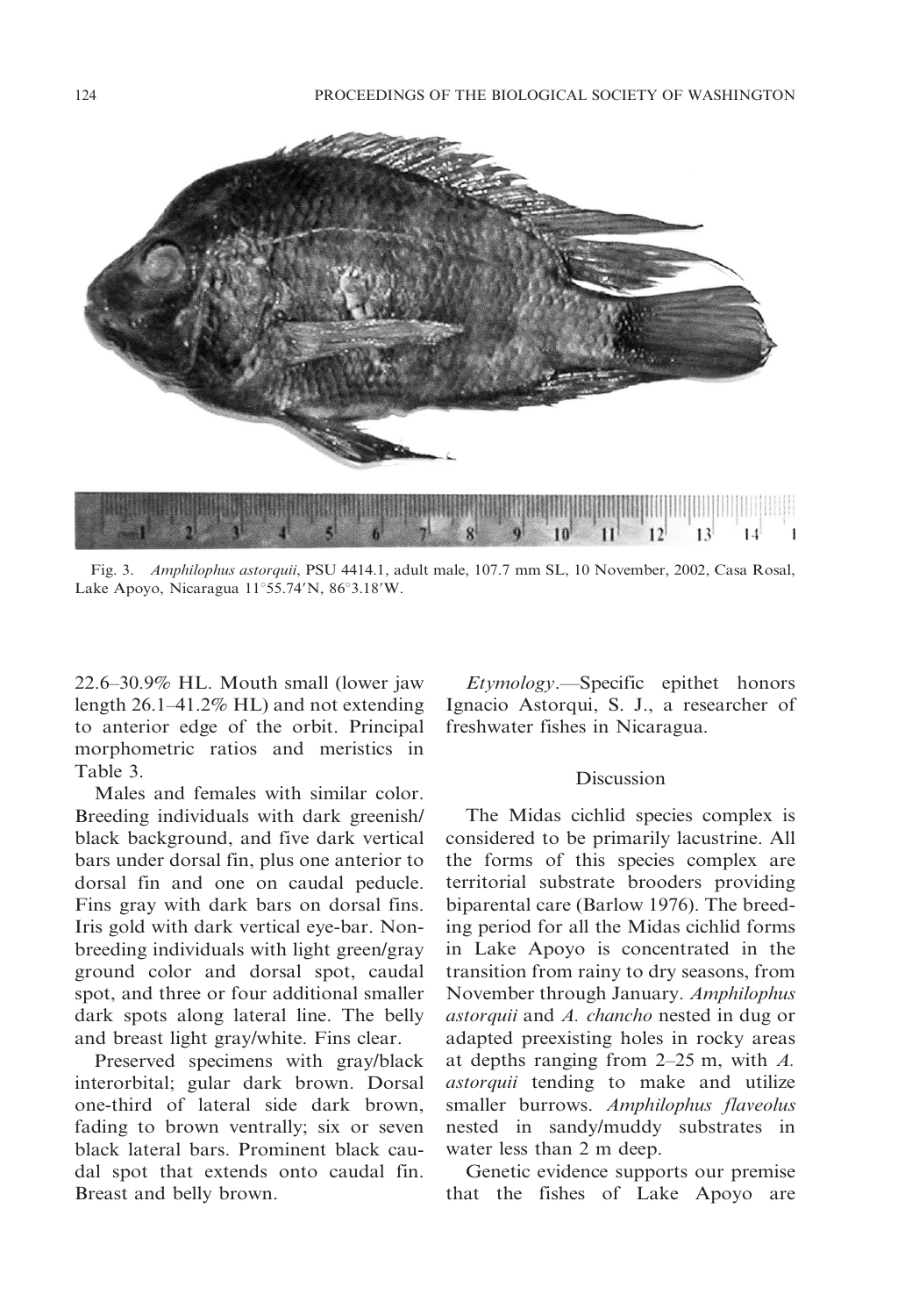Table 3.—Morphometric and meristic values of Amphilophus astorquii collected from Lake Apoyo, Nicaragua. Means, standard deviation, and range include holotype ( $n = 18$ ). See Materials and Methods for explanation of abbreviations. Holotype PSU Catalog number: 4414.1. Paratype PSU Catalog numbers: 4404, 4405, 4406, 4408, 4409, 4411, 4412, 4413, 4414, 4415, 4416, 4417.

| Variable                          | Holotype       | $\overline{X}$ | SD             | Range          |
|-----------------------------------|----------------|----------------|----------------|----------------|
| Standard length, mm               | 107.7          | 116            | 15.9           | $85.5 - 154.6$ |
| Head length, mm                   | 39.6           | 42.1           | 6.5            | $30.7 - 55.6$  |
| <b>Percent standard length</b>    |                |                |                |                |
| Head length                       | 36.8           | 36.2           | 1.3            | $34.6 - 39.5$  |
| Snout to dorsal-fin origin        | 43.8           | 43.7           | $\overline{2}$ | $41.1 - 47.9$  |
| Snout to pelvic-fin origin        | 43.2           | 43.1           | 1.5            | $40.0 - 45.3$  |
| Dorsal-fin base length            | 61.4           | 59.2           | 2.5            | 54.8-63.3      |
| <b>ADAA</b>                       | 55.3           | 54.2           | $\overline{2}$ | $48.8 - 57.8$  |
| <b>ADPA</b>                       | 67.6           | 65.5           | 21.8           | $61.5 - 67.9$  |
| <b>PDAA</b>                       | 36.3           | 37.7           | 2.1            | 33.7-41.2      |
| <b>PDPA</b>                       | 16.9           | 16.9           | 1.1            | $15.0 - 19.0$  |
| <b>PADC</b>                       | 18.7           | 19             | 1.1            | $16.7 - 21.3$  |
| <b>PDVC</b>                       | 18.2           | 18.3           | $\mathbf{1}$   | $16.0 - 20.5$  |
| PDP <sub>2</sub>                  | 60.8           | 60.2           | 2.4            | 56.4-64.5      |
| ADP <sub>2</sub>                  | 49             | 46.8           | $\overline{2}$ | $42.3 - 49.0$  |
| Caudal peduncle length            | 10.2           | 11.5           | $\mathbf{1}$   | $9.8 - 13.5$   |
| Least caudal peduncle length      | 13.3           | 13.3           | 0.6            | $12.2 - 14.4$  |
| Percent head length               |                |                |                |                |
| Snout length                      | 37.7           | 39.2           | 2.3            | $36.2 - 45.8$  |
| Postorbital head length           | 41             | 39.1           | 2.1            | 34.9 - 42.5    |
| Horizontal eye diameter           | 28.4           | 27.7           | 1.6            | $25.0 - 31.0$  |
| Vertical eye diameter             | 27.2           | 28             | $\overline{2}$ | $22.6 - 30.9$  |
| Head depth                        | 96             | 95.3           | 5.2            | $88.2 - 104.8$ |
| Preorbital depth                  | 25.8           | 24.2           | 1.3            | $22.2 - 26.5$  |
| Cheek depth                       | 27.1           | 27.6           | 2.4            | $22.6 - 31.9$  |
| Lower jaw length                  | 31.9           | 32.7           | 4.5            | $26.1 - 41.2$  |
| <b>Counts</b>                     |                | Mode           | Frequency      | Range          |
| Dorsal-fin spines                 | 17             | 17             | 77.8           | $16 - 18$      |
| Dorsal-fin rays                   | 11             | 11             | 72.2           | $10 - 12$      |
| Anal-fin spines                   | 7              | $\overline{7}$ | 66.7           | $6 - 7$        |
| Anal-fin rays                     | 8              | 9              | 61.1           | $8 - 9$        |
| Pelvic-fin rays                   | 5              | 5              | 100            |                |
| Pectoral-fin rays                 | 15             | 16             | 66.7           | $15 - 17$      |
| Lateral-line scales               | 29             | 29             | 38.9           | $26 - 31$      |
| Pored scales post. lat line       | $\mathbf{1}$   | 1              | 72.2           | $0 - 2$        |
| Scale rows cheek                  | 6              | 5              | 66.7           | $4 - 6$        |
| Gill rakers first ceratobranchial | 9              | 8              | 38.9           | $7 - 11$       |
| Gill rakers first epibranchial    | $\overline{2}$ | $\overline{2}$ | 61.1           | $2 - 3$        |

heterospecific with members of the A. citrinellus species complex that inhabit the other crater lakes of Nicaragua (McKaye et al. 2002, Barluenga et al. 2006). Amphilophus chancho, A. flaveolus, and A. astorquii are morphologically distinct from each other. The heterospecificity of these three species is further supported by multivariate analysis of the morphometric and meristic data. The plot of the sheared second principal component of the morphometric data versus the first principal component of the meristic data (Fig. 4) clearly demonstrates that the minimum polygon of A. astorquii is distinct from those of A. chancho and A. flaveolus. Although there is some overlap, the data for A. astorquii are significantly different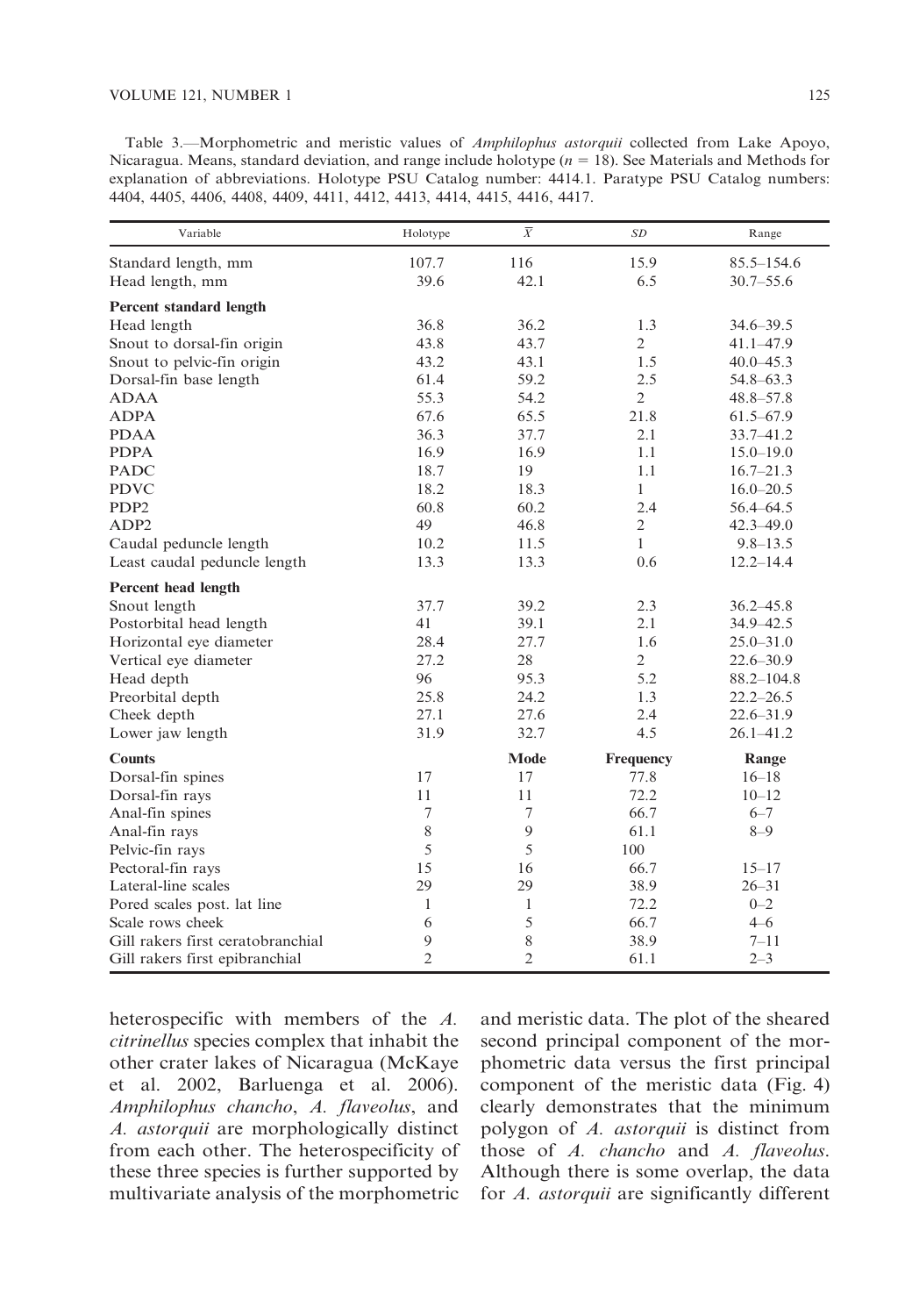

Fig. 4. Plot of the sheared second principal component of the morphometric data and the first principal component of the meristic data of Amphilophus chancho, Amphilophus flaveolus, and Amphilophus astorquii.

along the second sheared principal component (Duncan's Multiple Range Test p  $<$  0.05). Size accounts for 98% and the second principal component for 1.1% of the total variation. Variables with the highest loadings on the sheared second principal component in decreasing order of importance are lower jaw length, PDPA, and ADAA. The first principal component of the meristic data accounts for 40.1% of the total variation. Variables with the highest standardized scoring coefficients on the first principal component of the meristic data in decreasing order are dorsal-fin rays, dorsal-fin spines, and lateral-line scales.

Furthermore, the plot of the sheared second principal component (SPC2) of the morphometric data versus the first principal component of the meristic data (Fig. 5) show that A. chancho and A. flaveolus are also delimited. The data for the two species are significantly different along both the morphometric and meristic axes (ANOVA,  $p < 0.05$ ). Size accounts for 97.7% and the second principal component for 0.56% of the

total variation. Variables with the highest standardized scoring coefficients on the second principal component of the morphometric data in decreasing order of importance are caudal peduncle length, vertical eye diameter, and horizontal eye diameter. The first principal component of the meristic data accounts for 39.2% of the total variation. Variables with the highest standardized scoring coefficients on the first principal component of the meristic data in decreasing order are lateral-line scales, cheek scales, and pectoral-fin rays. Although there is overlap of the minimum polygons (Fig. 5) of A. chancho and A. flaveolus, the uniqueness of each of these species is supported by differences in coloration. Unique color patterns among cichlids are recognized to be sufficient to diagnose valid species (Barlow 1974, Barel et al. 1977, Stauffer et al. 1995).

Observations, while SCUBA diving, demonstrated that breeding of each species commonly occurs at distances of a few meters of the other respective taxa in Lake Apoyo. Clearly, strong reproductive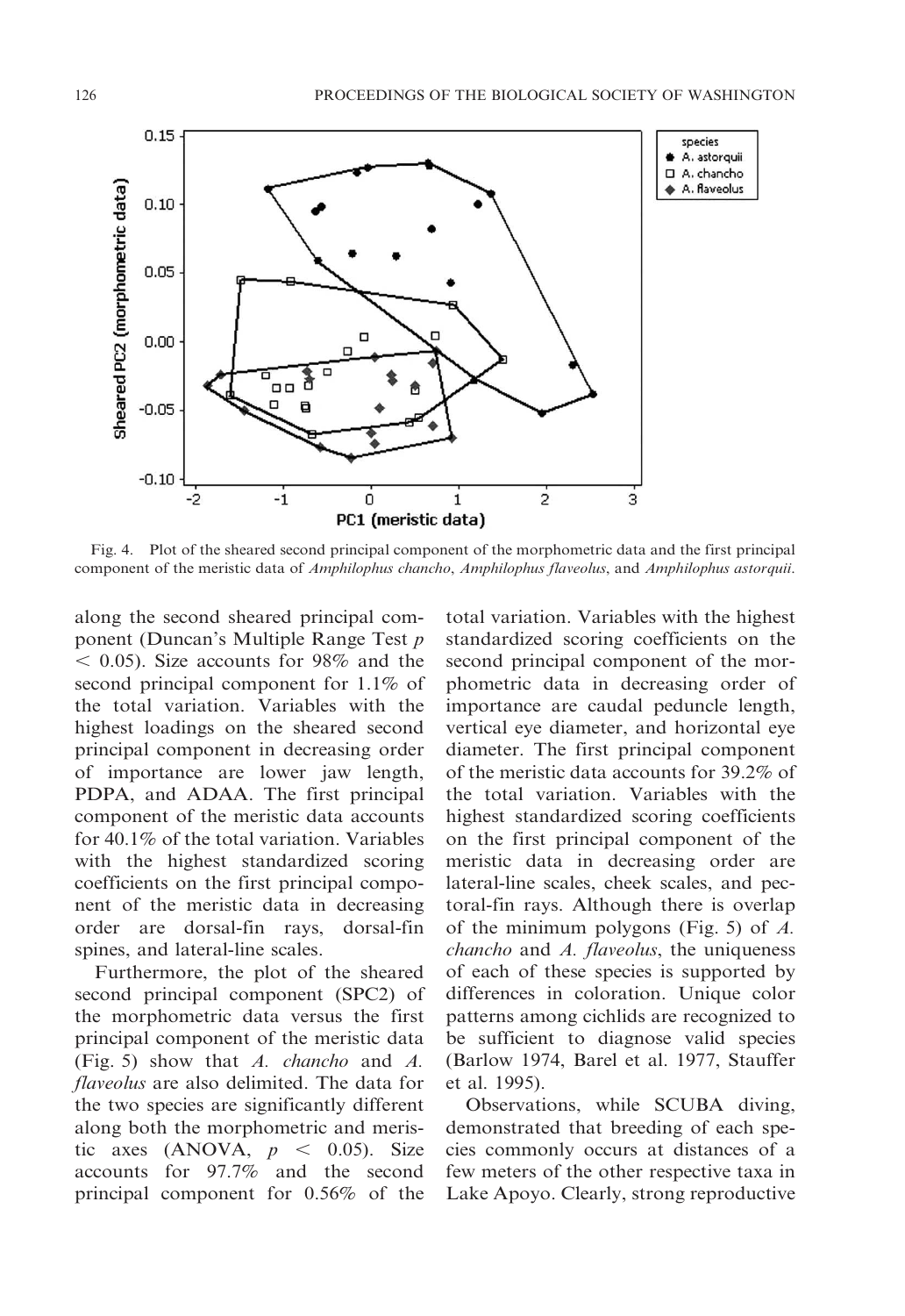

Fig. 5. Plot of the sheared second principal component of the morphometric data and the first principal component of the meristic data of Amphilophus chancho and Amphilophus flaveolus.

isolation mechanisms have been in place in these lakes. The small species flocks in these lakes apparently evolved in close quarters, as these lakes are small and ''ecologically monotonous'' (Schliewen et al. 1994). The lack of geographic isolation of any habitat in either lake, combined with the morphometric (Stauffer & McKaye 2002), ecological (Vivas & McKaye 2001, McKaye et al. 2002), behavioral (Murry et al. 2001, McKaye et al. 2002), and genetic (McKaye et al. 2002, Barluenga et al. 2006) data provide strong evidence in favor of sympatric speciation in the Nicaraguan volcanic crater lakes. Given that this lake is not likely more than 23,000 years old and that species within the lake are more closely related to each other than to phenotypically similar but allopatric species, sympatric speciation events are suggested (McCune & Lovejoy 1998).

### Key to the *Amphilophus* in Lake Apoyo

1a. Posterior insertion of dorsal fin to anterior insertion of anal fin is less

than 33.8% SL or anterior insertion of dorsal fin to insertion of pelvic fin less than  $41.6\%$  SL  $\ldots$  *A. zaliosus* Barlow 1b.Posterior insertion of dorsal fin to anterior insertion of anal fin is greater than 33.6% SL or anterior insertion of dorsal fin to insertion of pelvic fin greater than 41.6% SL . . . . . . . . . . . . . . . . . . . . . . . . . . . . 2 2a. Caudal spot does not extend onto

caudal rays . . . A. flaveolus, new species 2b. Caudal spot extends onto caudal rays . . . 3a. Presence of gray interorbital bar ............. A. chancho, new species 3b.Absence of interorbital bar . . . .

# ............. A. astorquii, new species

# Acknowledgments

We are grateful to Lorenzo López, Adrianus Konings, Inti Luna, Enrique Campbell, Liza González and Eric van den Berghe for their participation in fish collection expeditions. Adrianus Konings provided critical comments on an earlier version of this manuscript. This work was supported in part by FUNDECI/GAIA and DANIDA.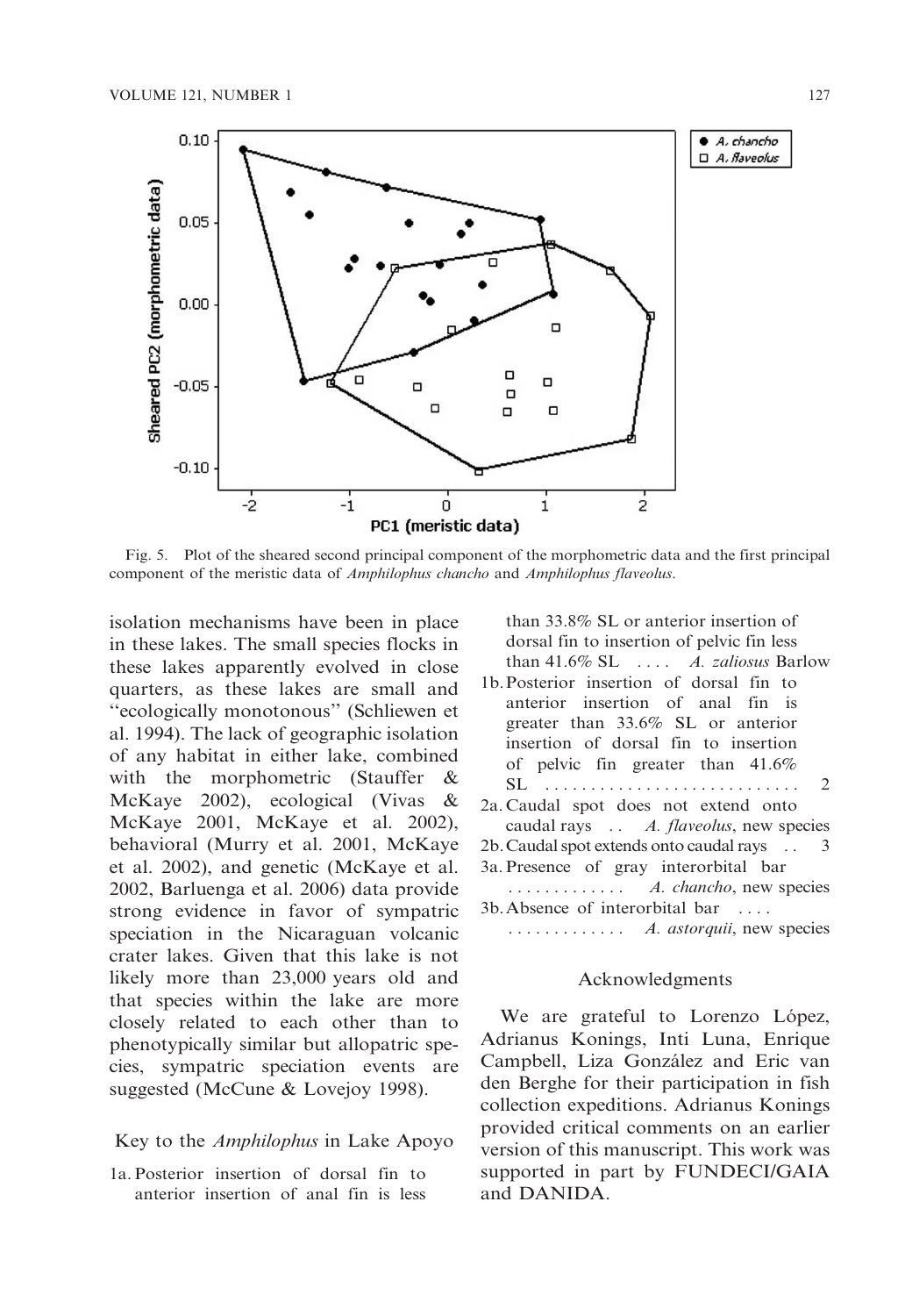### Literature Cited

- Barel, C., M. van Oijen, F. Witte, & E. Witte-Maas. 1977. An introduction to the taxonomy and morphology of the haplochromine Cichlidae from Lake Victoria.—Netherland Journal of Zoology 27:333–389.
- Barlow, G. W. 1974. Contrasts in social behavior between Central American cichlid fishes and coral reef surgeon fishes.—American Zoologist 14:9–34.
- ———. 1976. The Midas cichlid in Nicaragua. Pp. 333–358 in T. B. Thorson, ed., Investigations of the Ichthyofauna of Nicaraguan Lakes. University of Nebraska, Lincoln, Nebraska.
- Barluenga, M., K. N. Stölting, W. Salzburger, M. Muschick, & A. Meyer. 2006. Sympatric speciation in Nicaraguan crater lake cichlid fish.—Nature 439:719–723.
- Bookstein, F. L., B. Chernoff, R. Elder, J. Humphries, G. Smith, & R. Strauss. 1985. Morphometrics in evolutionary biology. The Academy of Natural Sciences of Philadelphia. Special Publication 15. Philadelphia. 277 pp.
- Doebeli, M., & U. Dieckmann. 2000. Evolutionary branching and sympatric speciation caused by different types of ecological interactions.— The American Naturalist 156:77–101.
- Higashi, M., G. Takimoto, & N. Yamamura. 1999. Theoretical foundation of sexual selection.— Nature 402:523–526.
- Humphries, J. M., F. L. Bookstein, B. Chernoff, G. R. Smith, R. L. Elder, & S. G. Poss. 1981. Multivariate discrimination by shape in relation to size.—Systematic Zoology 30:291– 308.
- Joseph, L., T. Wilke, E. Birmingham, D. Alpers, & R. Ricklefs. 2004. Towards a phylogenetic framework for the evolution of shakes, rattles, and rolls in Myiarchus tyrant-flycatchers (Aves: Passeriformes: Tyrannidae).—Molecular Phylogenetics and Evolution 31: 139–152.
- Lande, R., O. Seehausen, & J. J. M. van Alphen. 2001. Mechanisms of rapid sympatric speciation by sex reversal and sexual selection in cichlid fish.—Genetica 112:435–443.
- Leviton, A. E., R. H. Gibbs, Jr., E. Heal, & C. E. Dawson. 1985. Standards in herpetology and ichthyology: Part I. Standard symbolic codes for institutional resource collections in herpetology and ichthyology.—Copeia 1985:802– 832.
- McCrary, J. K., E. P. van den Berghe, K. R. McKaye, & L. J. López. 2001. Tilapia cultivation: A threat to native fish species in Nicaragua.—Encuentro 58:9–19.
- McCune, A. R., & N. R. Lovejoy. 1998. The relative rate of sympatric and allopatric speciation in fishes. Tests using DNA sequence divergence between sister species and among clades. Pp. 172–185 in D. Howard and S. Berlocher, eds., Endless Forms: Species and Speciation. Oxford University Press, New York.
- McKaye, K. R., et al. 2002. Behavioral, morphological and genetic evidence of divergence of the Midas Cichlid species complex in two Nicaraguan crater lakes.—Cuadernos de Investigación de la Universidad Centroamericana 12:19–47.
- Murry, B. A., E. P. van den Berghe, & K. R. McKaye. 2001. Brood defense behavior of three sibling species in the Amphilophus citrinellus species complex in Lake Xiloá, Nicaragua.—Journal of Aquariculture and Aquatic Sciences 9:134–149.
- Schliewen, U. K., D. Tautz, & S. Pääbo. 1994. Sympatric speciation suggested by monophyly of crater lake cichlids.—Nature 368:629– 632.
- Shaw, P. W., G. E. Turner, M. R. Idid, R. L. Robinson, & G. R. Carvalho. 2000. Genetic population structure indicates sympatric speciation of Lake Malawi pelagic cichlids.— Proceedings of the Royal Society B: Biological Sciences 267:2273–2280.
- Stauffer, J. R., Jr. 1991. Description of a facultative cleanerfish (Teleostei: Cichlidae) from Lake Malawi, Africa.—Copeia 1991:141–147.
	- 1994. A new species of Iodotropheus (Teleostei: Cichlidae) from Lake Malawi, Africa.—Ichthyological Explorations of Freshwaters 5:331–344.
	- N. J. Bowers, K. R. McKaye, & T. D. Kocher. 1995. Evolutionarily significant units among cichlid fishes: The role of behavioral studies. Pp. 227–244 in J. L. Nielson, ed., Evolution in the Aquatic Ecosystem: Defining Unique Units in Population Conservation. American Fisheries Society Special Publication 17. Bethesda, Maryland.
	- ———, & K. R. McKaye. 2002. Descriptions of three new species of cichlid fishes (Teleostei: Cichlidae) from Lake Xiloá, Nicaragua. Cuadernos de Investigación de la Universidad Centroamericana 12:1–18.
- Sussman, D. 1982. Apoyo caldera, Nicaragua: A major quaternary silicic eruptive center.— Journal of Vulcanology and Geothermal Research 24:249–242.
- Tate, B. A., K. R. McKaye, E. P. van den Berghe, L. J. López, & D. H. Secor. 2001. Initial six-year expansion of an introduced piscivorous fish in a tropical Central American lake.—Biological Invasions 3:391–404.